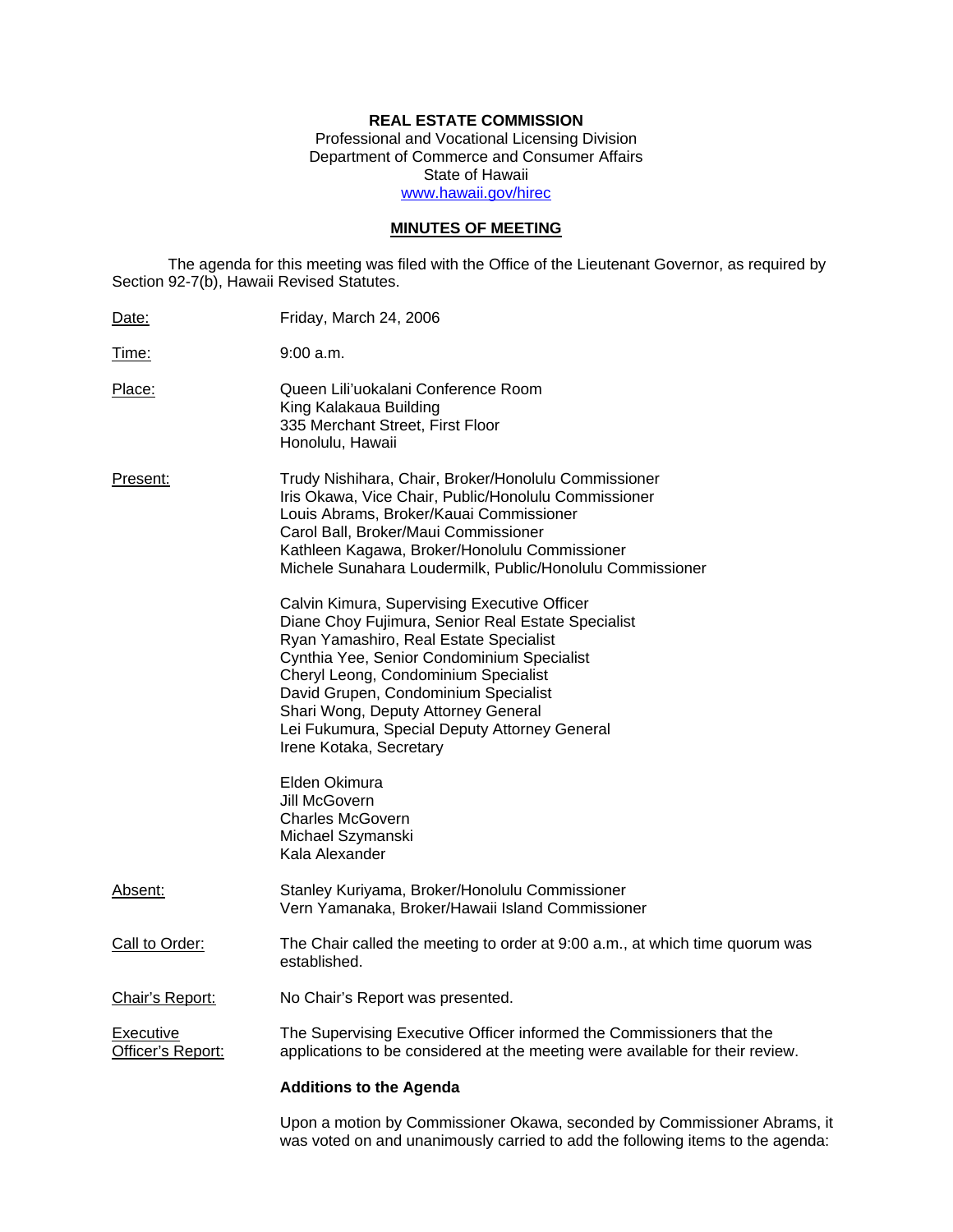- 4. Committee Reports and Program of Work
	- c. Condominium Review Committee Condominium Governance and Management – Condominium Seminars and Symposium – Approval of 2005 CAI Hawaii Seminars – April 2006 through August 2006
- 6. Licensing Applications
	- e. Elden Okimura
	- f. Jill M. McGovern
	- g. Dee-Ann K. M. L. Kekahuna

### **Additional Distribution**

The following materials were distributed to the Commissioners prior to the start of the meeting:

6. Licensing – Applications d. Michael Szymanski / One Wailea Realty LLC

### **Minutes of Previous Meetings**

Upon a motion by Commissioner Abrams, seconded by Commissioner Loudermilk, it was voted on and unanimously carried to accept the minutes of the February 24, 2006 Real Estate Commission meeting.

Chapter 91, HRS, The Chair called for a recess from the meeting at 9:02 a.m., to discuss and Adjudicatory Matters: deliberate on the following adjudicatory matters, pursuant to Chapter 91, HRS:

### **In the Matter of the Real Estate Brokers' Licenses of Remax Kauai.com LC and James G. Pycha; REC 2005-106-L**

Commissioner Abrams was excused from the meeting.

Upon a motion by Commissioner Okawa, seconded by Commissioner Loudermilk, it was voted on and carried to accept the Settlement Agreement Prior to Filing of Petition for Disciplinary Action and Commission's Final Order.

Commissioner Abrams returned to the meeting.

#### **In the Matter of the Real Estate Brokers' Licenses of James E. McKellar and Certified Management, Inc.; REC 2003-342-L**

Upon a motion by Commissioner Okawa, seconded by Commissioner Loudermilk, it was voted on and unanimously carried to accept the Settlement Agreement After Filing of Petition for Disciplinary Action and Commission's Final Order.

# **In the Matter of the Real Estate Brokers' Licenses of James E. McKellar and Certified Management, Inc.; REC 2004-120-L**

Upon a motion by Commissioner Okawa, seconded by Commissioner Kagawa, it was voted on and unanimously carried to accept the Settlement Agreement After Filing of Petition for Disciplinary Action and Commission's Final Order.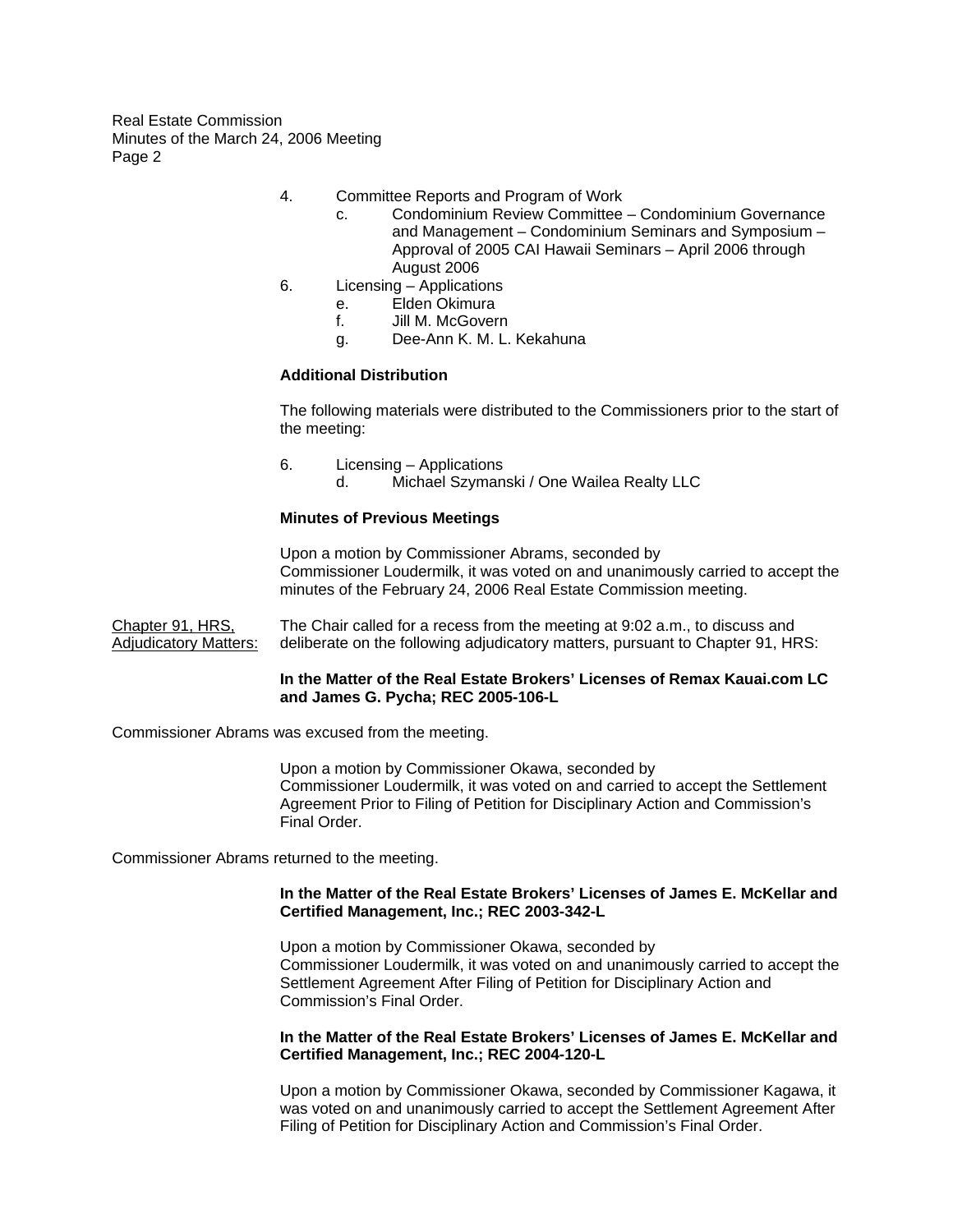## **In the Matter of the Real Estate Brokers' Licenses of Certified Management, Inc. and James E. McKellar; REC 2003-220-L and 2004-211-L**

Upon a motion by Commissioner Okawa, seconded by Commissioner Abrams, it was voted on and unanimously carried to accept the Partial Settlement Agreement After Filing of Petition for Disciplinary Action and Commission's Final Order.

## **In the Matter of the Real Estate Brokers' Licenses of Kaiman Realty, Inc. and Edward Neizman; REC 2002-136-L**

Commissioner Ball was excused from the meeting.

Upon a motion by Commissioner Okawa, seconded by Commissioner Kagawa, it was voted upon and carried to defer decision making on the Settlement Agreement Prior to Filing of Petition for Disciplinary Action and Commission's Final Order.

Commissioner Ball returned to the meeting.

Following the Commission's review, deliberation and decisions in these matters, pursuant to Chapter 91, HRS, the Chair announced that the Commission was reconvening its scheduled Commission meeting at 9:36 a.m.

Executive Session: Upon a motion by Commissioner Abrams, seconded by Commissioner Kagawa, it was voted on and unanimously carried to enter into executive session, pursuant to Section 92-5(a)(1), HRS, "To consider and evaluate personal information relating to individuals applying for professional or vocational licenses cited in section 26-9 or both."

> Upon a motion by Commissioner Okawa, seconded by Commissioner Abrams, it was voted on and unanimously carried to move out of executive session.

and Program of Work:

# Committee Reports **Laws and Rules Review Committee**

Upon a motion by Commissioner Abrams, seconded by Commissioner Kagawa, it was voted on and unanimously carried to accept the report of the March 8, 2006 Laws and Rules Review Committee meeting as follows:

- 1. Minutes of February 8, 2006 **Accept**
- 2. Neighbor Island Outreach The next neighbor island outreach is scheduled for May 10, 2006, on the island of Hawaii. The Laws and Rules Review Committee meeting will convene at 9:30 a.m., followed by the Education Review Committee meeting, and the Condominium Review Committee meeting. The meetings will be held at the University of Hawaii at Hilo, Campus Center, Conference Rooms 306/307, 200 W. Kawili Street, Hilo, Hawaii. The Real Estate Specialists' Office for the Day will also be held in conjunction with the meetings.
- 3. Budget and Finance Report Real Estate Recovery Fund, Month Ending December 31, 2005 – **Accept**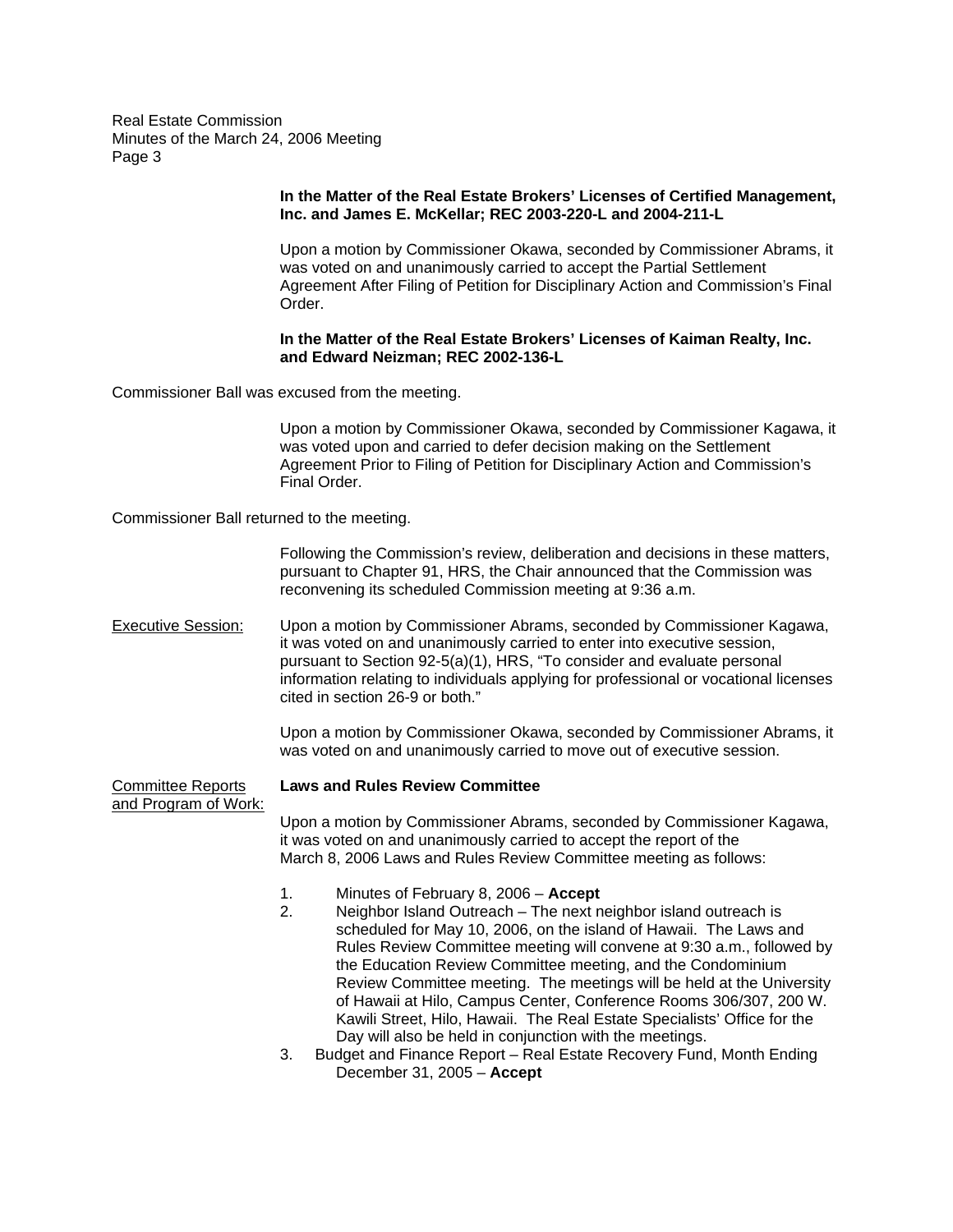> 4. Next Meeting: Wednesday, April 12, 2006 9:00 a.m. Queen Lili'uokalani Conference Room King Kalakaua Building 335 Merchant Street, First Floor Honolulu, Hawaii

# **Education Review Committee**

Upon a motion by Commissioner Ball, seconded by Commissioner Loudermilk, it was voted on and carried to accept the report of the March 8, 2006 Education Review Committee meeting as follows:

- 1. Minutes of February 8, 2006 **Accept**
- 2. Continuing Education Administration, Curriculum, Courses, Providers, and Instructors
	- a. Applications
		- 1) Course "Federal Fair Housing, Sales;" Author: National Association of REALTORS; Provider: ERA School of Real Estate; Course Categories: Real Estate Law, Risk Management, Other – Fair Housing; Clock Hours: 3 - **Recommend approval**
		- 2) Course "Discover, Disclosure, Damages, Defendants: Daily Decisions 2006;" Author/Owner: Oliver E. Frascona, Esq., GRI; Provider: Kona Board of REALTORS; Course Category: Risk Management; Clock Hours: 3- **Recommend deferral**
		- 3) Provider America's Best; Susan Davis, Administrator **Recommend approval**
		- 4) Course "Property Management in Hawaii;" Author/Owner: Philip Hale Wilia; Provider: Dower School of Real Estate; Course Category: Property Management; Clock Hours: 3- **Recommend approval**
		- 5) Course "21<sup>st</sup> Century Marketing;" Author/Owner: Dustin Gellman, CCIM; Provider: Hawaii CCIM Chapter; Course Category: Technology and the Licensee; Clock Hours: 3 – **Recommend approval**
	- b. Evaluation and Education Program **Recommend approval** as policy that the course registration fees and course materials (if any) be paid from the Real Estate Education Fund for the course monitors of continuing education courses. There will be no payment of travel costs or per diem fees, unless specifically approved by Commission and subject to approved travel request prior to travel. Course monitor to continue to receive continuing education credit. The decision as to whether there will be disclosure of the monitoring the course to the instructor or provider will continue to be delegated to Staff.
- 3. Prelicensing Education Administration, Curriculum, Schools, Instructors and Equivalency – Applications
	- a. Guest Lecturer Sandra Sakuma; All Islands Real Estate School Carol Egan, Principal – **Recommend approval**
	- b. Guest Lecturer Harry S. K. Lee, All Islands Real Estate School Carol Egan, Principal – **Recommend approval**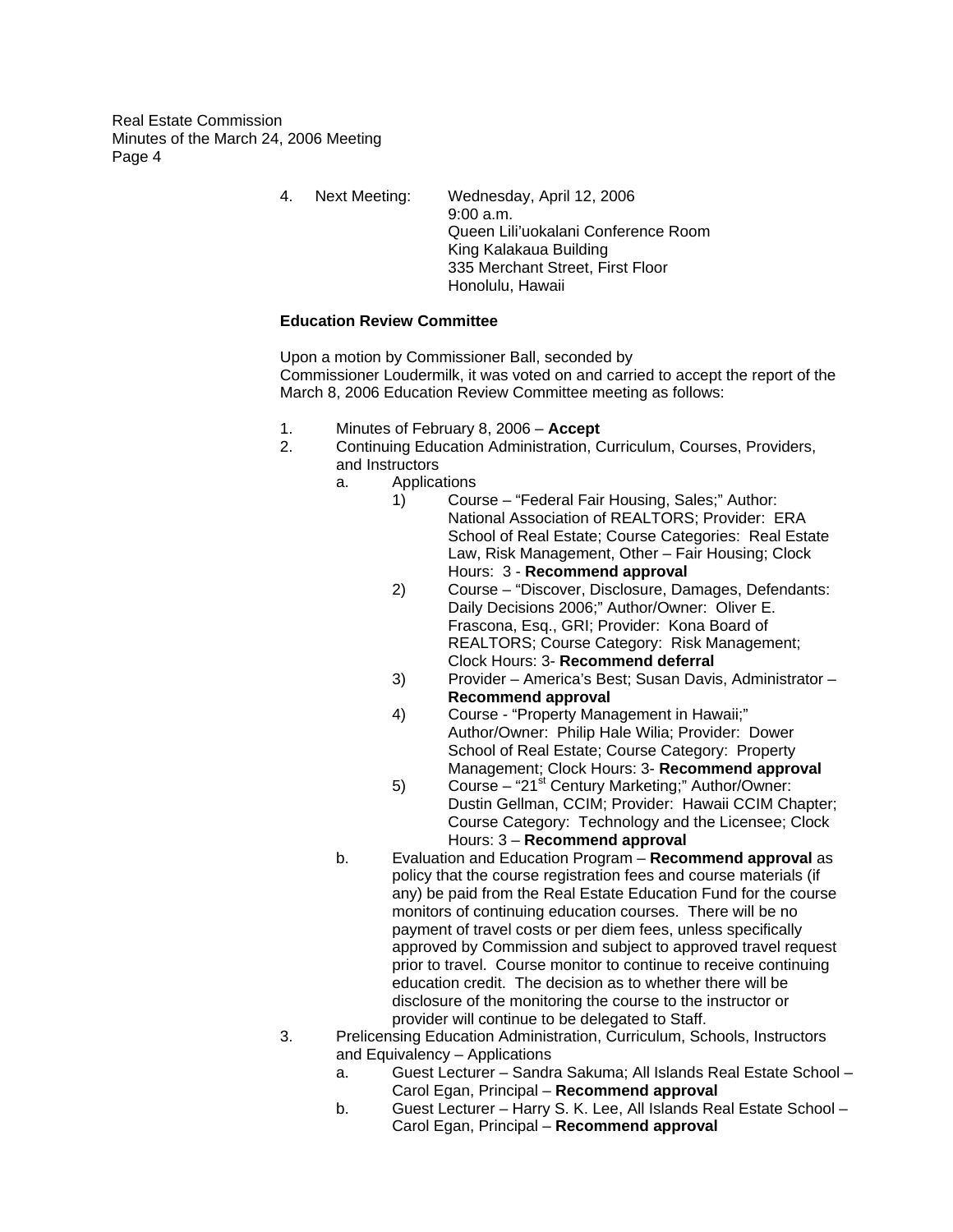- c. Guest Lecturer Diane L. Y. Fujikami, All Islands Real Estate School – Carol Egan, Principal – **Recommend approval**
- d. Guest Lecturer Bridget C. Arrastia, All Islands Real Estate School Carol Egan, Principal – **Recommend approval**
- 4. Program of Work, FY06
	- a. Neighbor Island Outreach and Real Estate Specialists' Office for the Day – The next neighbor island outreach will be held on May 10, 2006 in the Campus Center Conference Rooms 306/307, University of Hawaii – Hilo, 200 West Kawili Street, Hilo. The Laws and Rules Review Committee meeting will convene at 9:30 a.m., to be followed by the Education Review Committee meeting and the Condominium Review Committee meeting. The Real Estate Specialists' Office for the Day will be held in conjunction with this event.
	- b. Real Estate Seminars HAR Proposal "Duties in Conflict: Managing the In-House Transaction" – Lynn Madison – Subject to the request being a Commission-sponsored seminar to be funded from the Real Estate Education Fund notwithstanding as an approved continuing education elective course (under specific laws and rules), **recommend deferral** pending receipt of additional information on existing contract with HAR, resolution of legal procurement concerns, and substantive content concerns regarding inclusion of Hawaii specific law and rules content material and whether the Hawaii law and rules will be the major focus.
- 5. Next Meeting: Wednesday, April 12, 2006

Upon adjournment of the Laws and Rules Review Committee Meeting, which convenes at 9:00 a.m. Queen Lili'uokalani Conference Room King Kalakaua Building 335 Merchant Street, First Floor Honolulu, Hawaii

No new information has been received regarding the real estate seminars proposed by HAR.

# **Condominium Review Committee**

Upon a motion by Commissioner Loudermilk, seconded by Commissioner Kagawa, it was voted on and carried to accept the amended report of the March 8, 2006 Condominium Review Committee meeting as follows:

- 1. Minutes of February 8, 2006 **Accept.**
- 2. CPR Registration and Developer's Public Reports
	- a. CPR Project Islander on the Beach, CPR #5420 Based on the letters and/or faxes of February 27, 2006, March 3, 2006, and March 7, 2006 submitted by Steven R. Lee, attorney for Nick Michaels, and representations made by Steven Lee during his presentation, **recommend approval** to issue an informal nonbinding interpretation that the described sale of one-sixth undivided fee simple interests in apartments currently owned are resales and do not require Mr. Michaels to obtain an effective date for a developer's public report. The recommendation does not include an informal non-binding interpretation of the time share law, Chapter 514E, HRS, which the Commission has no jurisdiction over.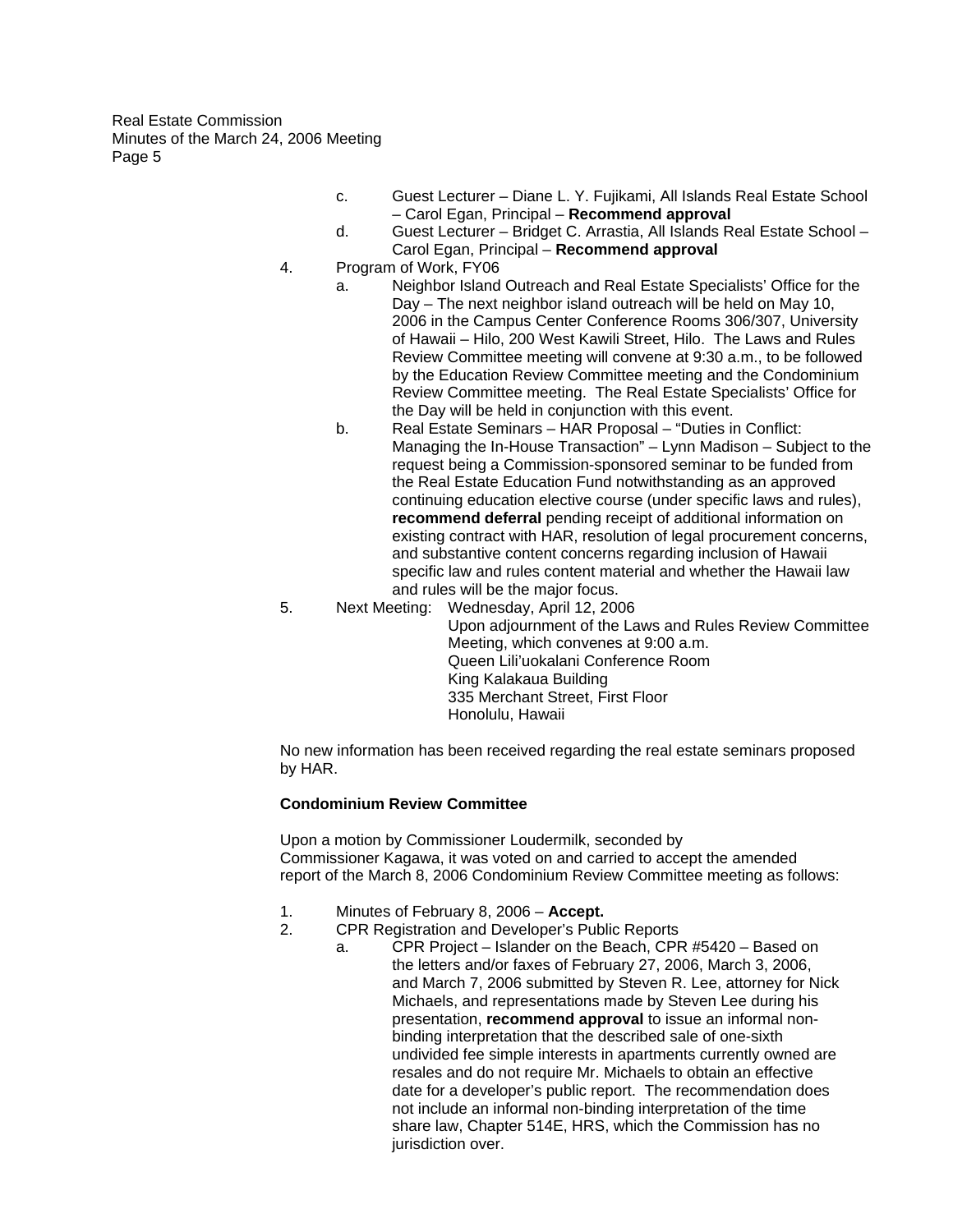- b. Informal Non-Binding Interpretation Request Owner-Occupant No Action Request §514A-107(b)(1), HRS – Arnold Morgado – **Recommend approval** to issue an informal, non-binding interpretation and issue a "no action" letter based on a verified extenuating medical condition of a person (daughter) who was to occupy the residential apartment.
- c. Informal Non-Binding Interpretation Request Owner-Occupant No Action Request §514A-107(b)(1), HRS – Lehualani K. Concepcion – **Recommend approval** to issue an informal nonbinding interpretation and issue a "no action" letter based on a verified extenuating medical condition.
- 3. Program of Work, FY06
	- a. Recodification of Chapter 514A and Education **Recommend approval** to establish a Recodification Education Ad Hoc Committee to assist with the delivery of educational products and seminars; members to be appointed by the CRC Chair, Vice Chair, and staff, and be reimbursed for expenses, including travel and per diem.

For purposes of education and implementation of the new condominium law, Chapter 514B, HRS, **recommend approval to:** 

- o **Allow the copying, distribution and circulation of** the Commission's publications, including forms and other work products prepared by staff and/or its consultants to interested individuals and/or organizations for purposes of review and comments;
- o Delegate to CRC Chair and Vice Chair the authority to decide which individuals and organizations may further copy, distribute and circulate the Commission's publications, including forms and other work products for review and comment; and to
- o Ratify the actions of the CRC Chair and Vice Chair in granting the HSBA Real Property Section permission to copy, distribute and circulate the Commission's work products for review and comments.
- o Delegate to the CRC Chair and Vice Chair for the interim periods between the regular monthly CRC meetings and REC meetings the authority to take any and all necessary actions for the education and implementation of the new condominium law subject to making a report of its actions at the next CRC and REC regular meeting.
- b. Government and Legislative Participation and Report
	- 1) Richard Kiefer, Esq. Request on House bill No. 3225 – **Recommend deferral** until such time a review of the proposed amendments may be conducted.
	- 2) CAI Hawaii Chapter Legislative Committee John Morris, Esq. – Request on House Bill No. 3225 – **Recommend deferral** until such time a review of the proposed amendments may be conducted.
	- 3) Tom Berg Request on Senate Bill No. 2545, SD2 – **Recommend approval** to make a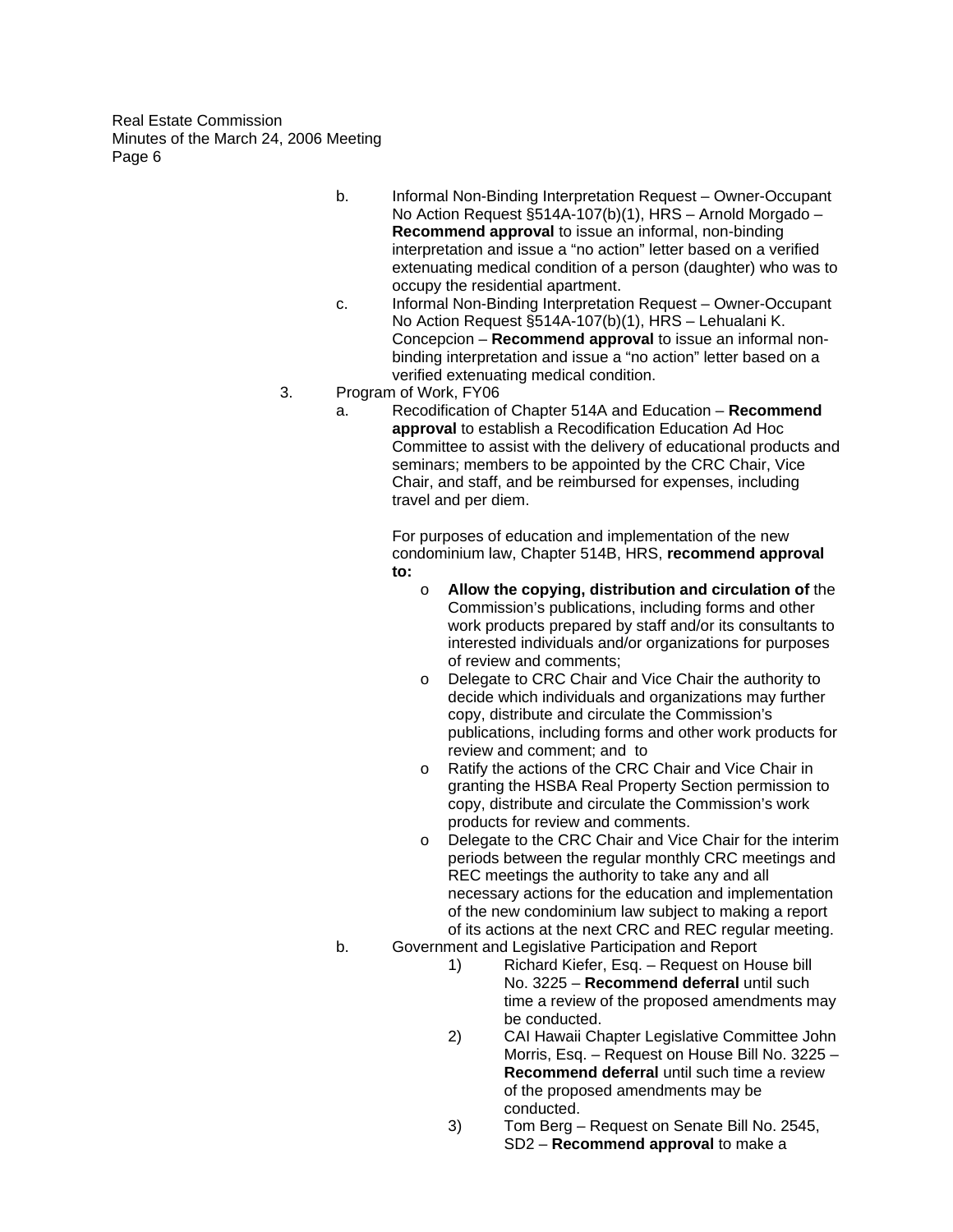> recommendation to the Director of DCCA to support the extension of the CDR program for one year; and **further recommend** that the Commission take no position on legislation relating to planned communities.

- 4. Interactive Participation with Organizations CAI Law Seminar Report Acknowledge receipt of report submitted by Shari Wong, Esq., Deputy Attorney General.
- 5. Next Meeting: Wednesday, April 12, 2006 Upon adjournment of the Education Review Committee Meeting, which follows the Laws and Rules Review Committee Meeting, scheduled to convene at 9:00 a.m. Queen Lili'uokalani Conference Room King Kalakaua Building 335 Merchant Street, First Floor Honolulu, Hawaii

Condominium Governance and Management – Condominium Seminars and Symposium – Upon a motion by Commissioner Loudermilk, seconded by Commissioner Kagawa, it was voted on and unanimously carried to approve the seminars conducted by CAI Hawaii to be held in April and May 2006; to issue a letter notifying CAI Hawaii that the Commission denied their request for reimbursement of the January 2006 seminar; further advising CAI Hawaii of the timetable for the processing of the new contract under the procurement procedures; and that CAI Hawaii may submit a request for the July, August and October 2006 seminars at a later time under a renewed contract or under a new Request for Proposal.

Licensing and Upon a motion by Commissioner Okawa, seconded by Registration – Commissioner Kagawa, it was voted on and unanimously carried to approve Ratification: the ratification of the attached list.

After a review of the information submitted by the applicant, Commissioner Okawa moved to approve the real estate salesperson's license of Toan V. Le. Commissioner Loudermilk seconded the motion. The motion was voted on and unanimously carried.

#### **Kala Alexander**

After a review of the information presented by the applicant, Commissioner Loudermilk moved to deny the real estate salesperson's license of Kala Alexander, pursuant to § 467-8(a)(3) and 436B-19(1)(8)(12)(14), HRS. Commissioner Ball seconded the motion. The motion was voted on and unanimously carried.

#### **Peter Melone**

After a review of the information submitted by the applicant, Commissioner Okawa moved to approve the real estate broker's license application of Peter Melone. Commissioner Abrams seconded the motion. The motion was voted on a unanimously carried.

Licensing – **Toan V. Le**  Applications: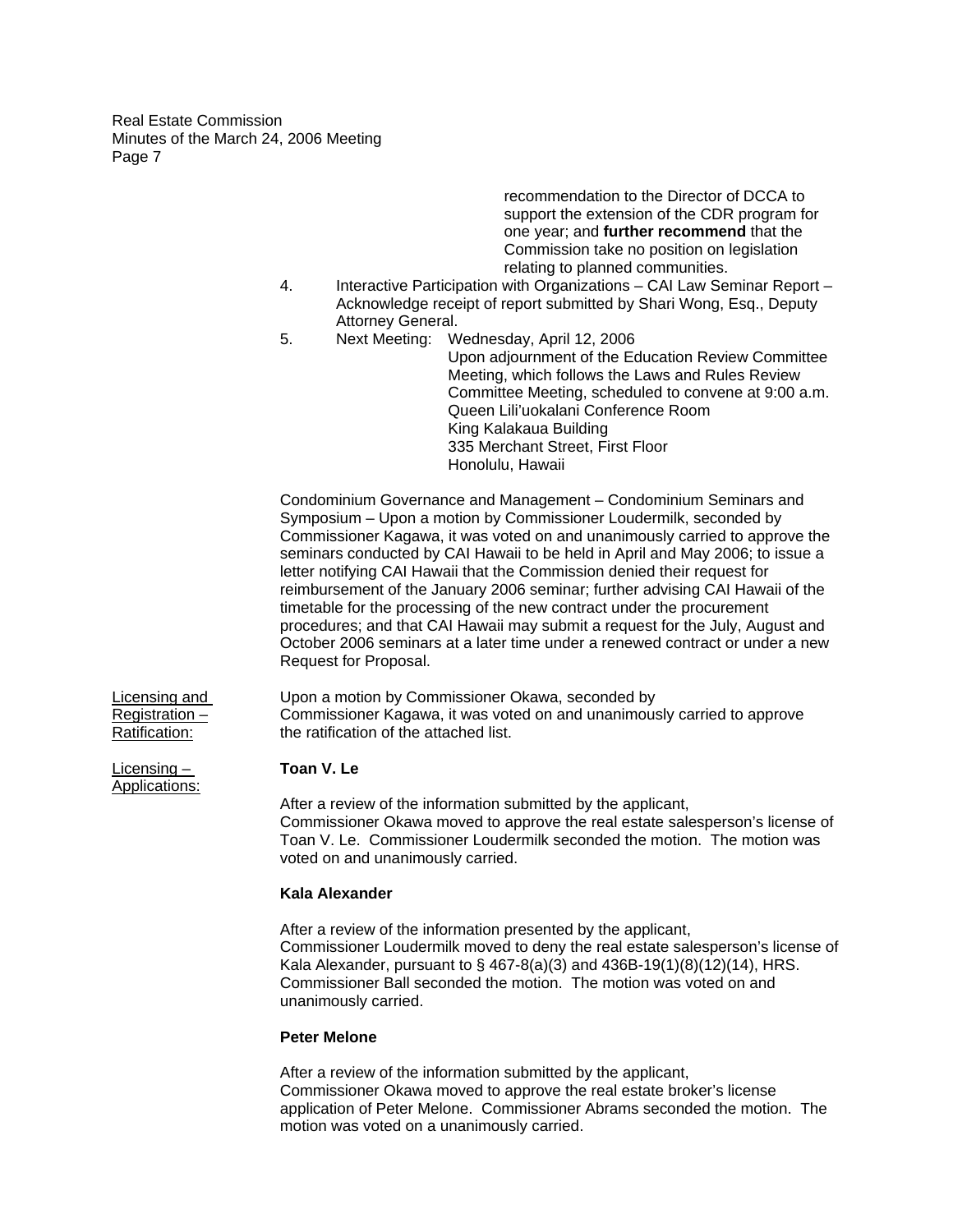## **Michael Szymanski / One Wailea Realty LLC**

Commissioner Loudermilk abstained from the discussion and voting.

After a review of the information presented by the applicant, Commissioner Ball moved to approve the real estate broker's application of Michael Szymanski and the limited liability corporation application of One Wailea Realty LLC. Commissioner Abrams seconded the motion. The motion was voted on and carried.

Commissioner Loudermilk returned to the meeting.

#### **Elden H. Okimura**

After a review of the information presented by the applicant, Commissioner Okawa moved to deny Elden H. Okimura's real estate salesperson's license application, pursuant to § 467-8(a)(3) and 436B-19(1)(8)(12)(14), HRS. Commissioner Ball seconded the motion. The motion was voted on and unanimously carried.

#### **Jill M. McGovern**

After a review of the information presented by the applicant, Commissioner Okawa moved to approve Jill M. McGovern's real estate broker's license application subject to receipt of further documentation. Commissioner Abrams seconded the motion. The motion was voted on and unanimously carried.

# **Dee-Ann K. M. L. Kekahuna**

After a review of the information submitted by the applicant, Commissioner Okawa moved to approve Dee-Ann K. M. L. Kekahuna's real estate salesperson's license. Commissioner Abrams seconded the motion. The motion was voted on and unanimously carried.

Next Meeting: Friday, April 28, 2006 9:00 a.m. Queen Lili'uokalani Conference Room King Kalakaua Building 335 Merchant Street, First Floor Honolulu, Hawaii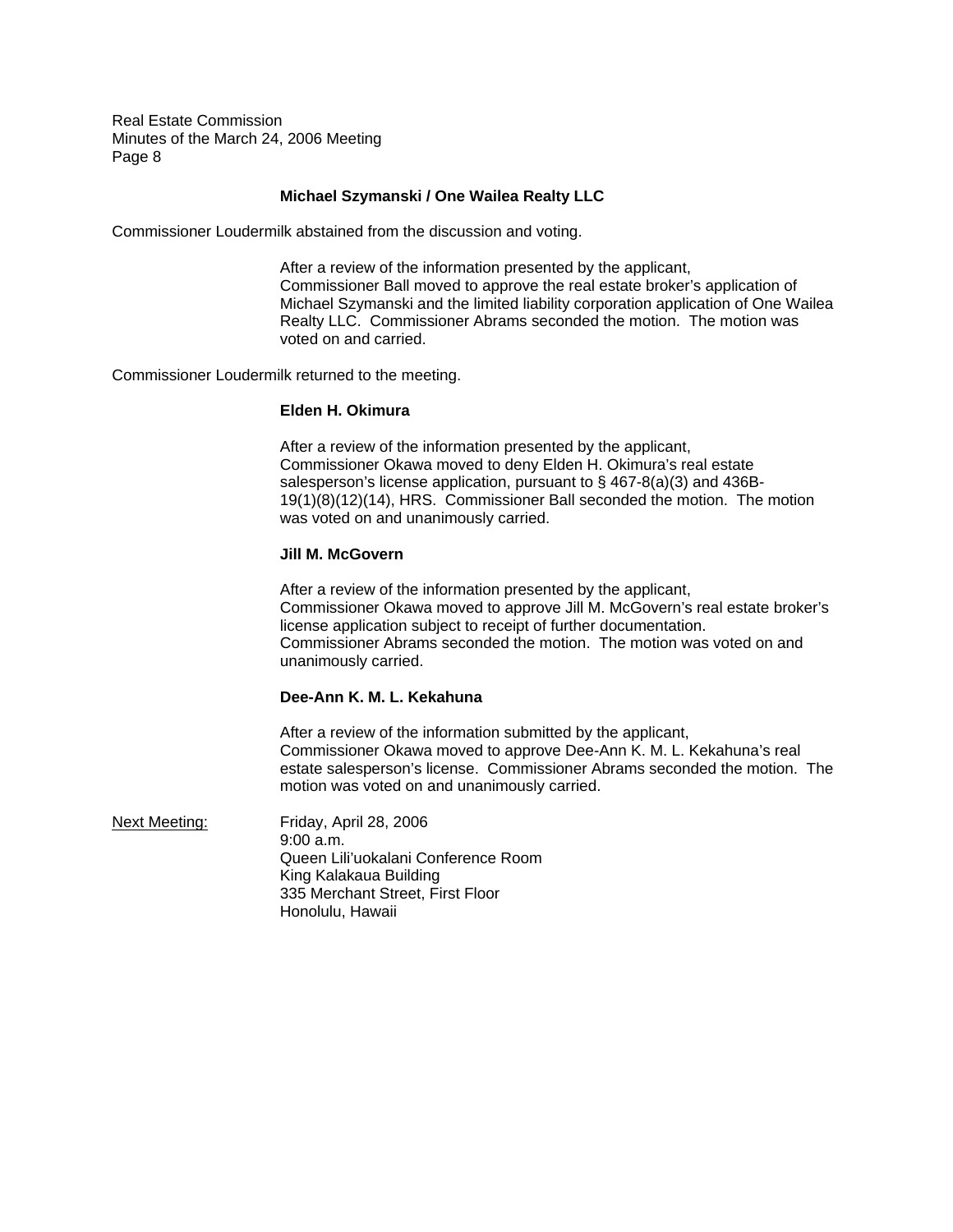Adjournment: With no further business to discuss, the Chair adjourned the meeting at 11:23 a.m.

Reviewed and approved by:

 /s/ Calvin Kimura Calvin Kimura Supervising Executive Officer

 April 28, 2006 Date

[ X ] Approved as circulated.<br>[ ] Approved with correction Approved with corrections; see minutes of \_\_\_\_\_\_\_\_\_\_\_\_\_\_\_\_\_ meeting.

CK/isk/060406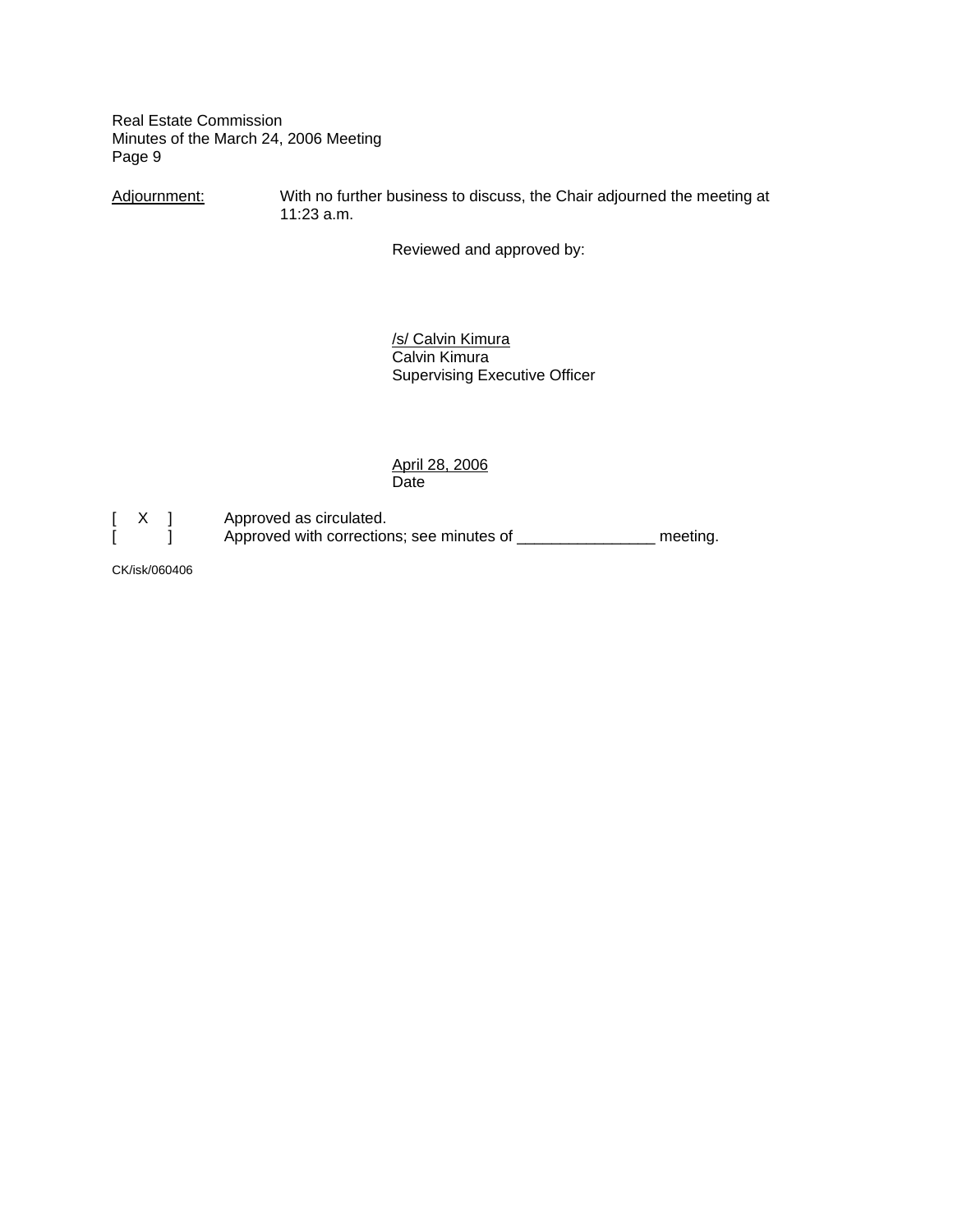### APPROVED APPLICATIONS FOR REAL ESTATE REAL ESTATE COMMISSION MEETING ON MARCH 24, 2006

| Brokers - Limited Liability Companies and Partnerships           | <b>Effective Date</b>  |  |
|------------------------------------------------------------------|------------------------|--|
| Jade Realty LLC                                                  | 02/09/06               |  |
| Jade Tse, PB                                                     |                        |  |
| Buyers & Sellers Paradise Homes LLC                              | 02/10/06               |  |
| Susie Dennis, PB                                                 |                        |  |
| Faith Naluai LLC                                                 | 02/14/06               |  |
| Faith E. Naluai, PB                                              |                        |  |
| <b>Resort Retail Services LLC</b>                                | 02/17/06               |  |
| Roger B. Lyons, PB                                               |                        |  |
| My Fair Landlady LLC                                             | 02/21/06               |  |
| Daisy C. Yamada, PB                                              |                        |  |
| <b>Fujisaki Realty LLC</b>                                       | 02/24/06               |  |
| Cattie Fujisaki, PB                                              |                        |  |
|                                                                  |                        |  |
| <b>Brokers - Corporations and Partnerships</b>                   | <b>Effective Date</b>  |  |
| S&P Destination Properties Inc.                                  | 02/13/06               |  |
| Jeffrey D. Skinner, PB                                           |                        |  |
|                                                                  |                        |  |
| <b>Brokers - Sole Proprietor</b>                                 | <b>Effective Date</b>  |  |
| Ray Boltz                                                        | 02/03/06               |  |
| Cynthia S. Lewis                                                 | 02/14/06               |  |
|                                                                  |                        |  |
| <b>Trade Name</b>                                                | <b>Effective Date</b>  |  |
| Waikiki, LLC DBA Realty Executives Waikiki,                      | 01/25/06               |  |
| <b>Realty Executives Oahu</b>                                    |                        |  |
|                                                                  |                        |  |
| <b>Corporation Name</b>                                          | <b>Effective Date</b>  |  |
| Waikiki, LLC DBA Realty Executives Waikiki                       | 01/25/06               |  |
| (fka Realty Executives Waikiki LLC)                              |                        |  |
|                                                                  |                        |  |
| <b>Branch Office</b>                                             | <b>Effective Date</b>  |  |
| Hilton Grand Vacations Development Company Las Vegas LLC         | 02/08/06               |  |
| Leinaala S. P. Isa, PB                                           |                        |  |
| Realty Executives Waikiki LLC                                    | 02/14/06               |  |
| Gordon C. Y. Au, PB                                              |                        |  |
|                                                                  |                        |  |
| <b>Equivalency to Uniform Section of Examination Certificate</b> | <b>Expiration Date</b> |  |
| Jennifer Gail Martin                                             | 02/16/08               |  |
| Colleen Patricia Branin                                          | 02/16/08               |  |
| <b>Susan Diane Sosebee</b>                                       | 02/16/08               |  |
| Stefanie Denise Scanlon                                          | 02/16/08               |  |
| <b>Margaret Alice Beckett</b>                                    | 02/16/08               |  |
| Elise Amy Liftin                                                 | 02/16/08               |  |
| James Edgar Windsor                                              | 02/16/08               |  |
| Zellie Nelson                                                    | 02/17/08               |  |
| Peter A. Gelsey                                                  | 02/17/08               |  |
| Kara Lou Sullivan                                                | 02/17/08               |  |
| Dean Douglas Wilcox                                              | 02/17/08               |  |
| Lawrence Stephen Davis                                           | 02/21/08               |  |
|                                                                  |                        |  |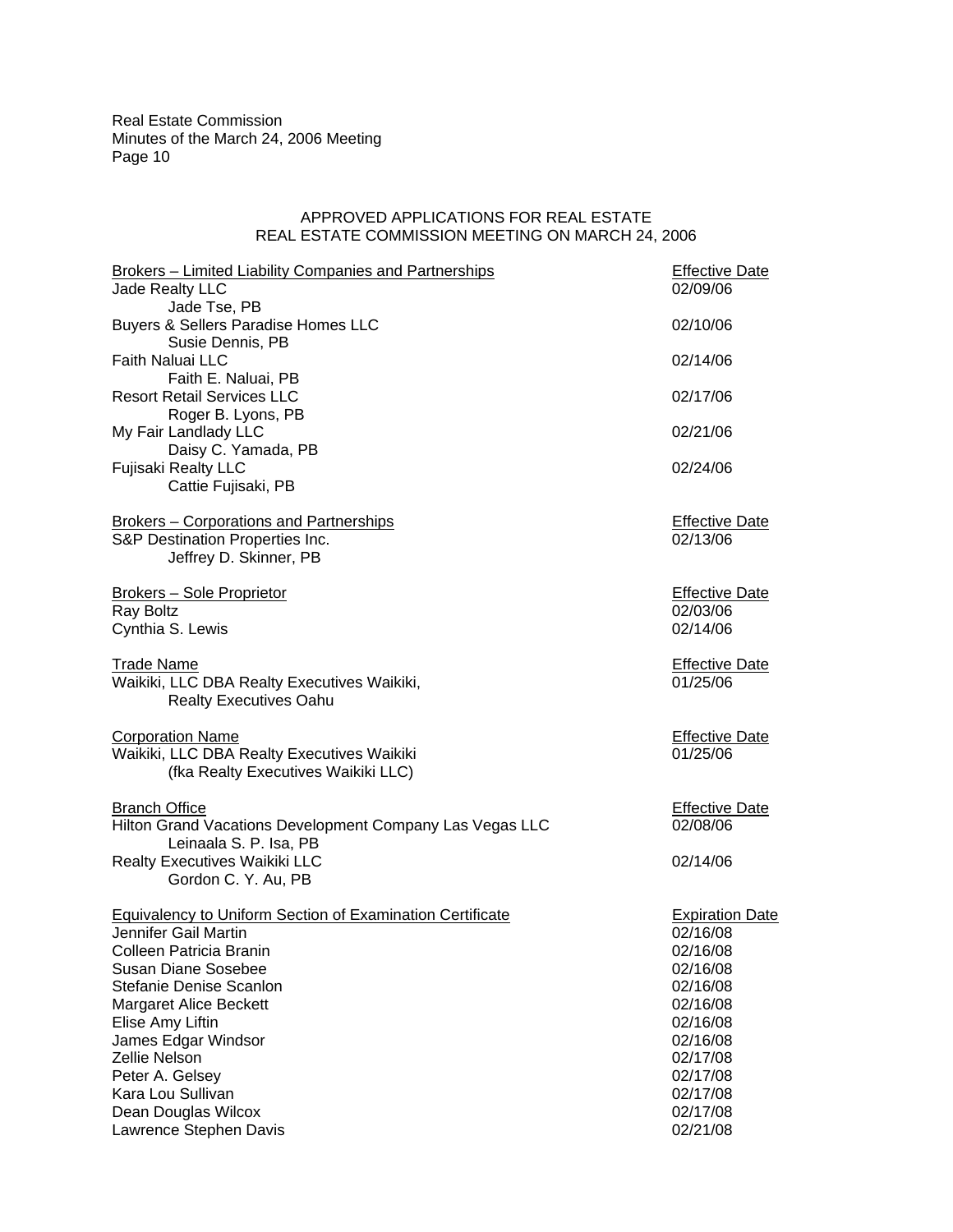| <b>Equivalency to Uniform Section of Examination Certificate</b> | <b>Expiration Date</b> |
|------------------------------------------------------------------|------------------------|
| Timothy A. Leikip                                                | 02/21/08               |
| Maray Susan Rahilly                                              | 02/21/08               |
| Jennifer A. Bowald                                               | 02/21/08               |
| Gordon Hoang Wright                                              | 02/22/08               |
| Todd Jeffrey Johnson                                             | 02/23/08               |
| <b>Christine Catherine Jensen</b>                                | 02/23/08               |
| Jonathon Ralph Strong                                            | 02/27/08               |
| Christopher Melrose Haigh                                        | 02/27/08               |
| Patrick King Houstoun                                            | 02/27/08               |
| Ronald Leroy Olen                                                | 02/28/08               |
| Katie D. McCabe                                                  | 03/01/08               |
| Trent Hisashi Nakashima                                          | 03/03/08               |
| Theresa T. Nguyen                                                | 03/06/08               |
| Sally Hirshfield                                                 | 03/09/08               |
|                                                                  |                        |
| <b>Educational Equivalency Certificate</b>                       | <b>Expiration Date</b> |
| Jennifer Gail Martin                                             | 02/16/08               |
| Colleen Patricia Branin                                          | 02/16/08               |
| <b>Susan Diane Sosebee</b>                                       | 02/16/08               |
| Stefanie Denise Scanlon                                          | 02/16/08               |
| <b>Margaret Alice Beckett</b>                                    | 02/16/08               |
| Debra G. Wheeler                                                 | 02/16/08               |
| Gila M. Willner                                                  | 02/16/08               |
| Elise Amy Liftin                                                 | 02/16/08               |
| James Edgar Windsor                                              | 02/16/08               |
| Zellie Nelson                                                    | 02/17/08               |
| Kara Lou Sullivan                                                |                        |
|                                                                  | 02/17/08               |
| Dean Douglas Wilcox                                              | 02/17/08               |
| Lawrence Stephen Davis                                           | 02/21/08               |
| Glenn Masashi Kosaka                                             | 02/21/08               |
| Mary Susan Rahilly                                               | 02/21/08               |
| Jennifer A. Bowald                                               | 02/21/08               |
| Kelly Rodriguez                                                  | 02/21/08               |
| Gordon Hoang Wright                                              | 02/22/08               |
| Todd Jeffrey Johnson                                             | 02/23/08               |
| Suzanne Geri Bierman                                             | 02/23/08               |
| Chris Chulho Yum                                                 | 02/23/08               |
| <b>Christine Catherine Jensen</b>                                | 02/23/08               |
| Jonathon Ralph Strong                                            | 02/27/08               |
| Christopher Melrose Haigh                                        | 02/27/08               |
| Patrick King Houstoun                                            | 02/27/08               |
| Ronald Leroy Olen                                                | 02/28/08               |
| Katie D. McCabe                                                  | 03/01/08               |
| <b>Russell Brent Massey</b>                                      | 03/03/08               |
| Kimiko Nagai Kuriyama                                            | 03/03/08               |
| Trent Hisashi Nakashima                                          | 03/03/08               |
| Theresa T. Nguyen                                                | 03/06/08               |
| Sally Hirshfield                                                 | 03/09/08               |
| Real Estate Broker Experience Certificate                        | <b>Expiration Date</b> |
| Michael Edward Davis                                             | 02/16/08               |
| Colleen Patricia Branin                                          | 02/16/08               |
| Elise Amy Liftin                                                 | 02/16/08               |